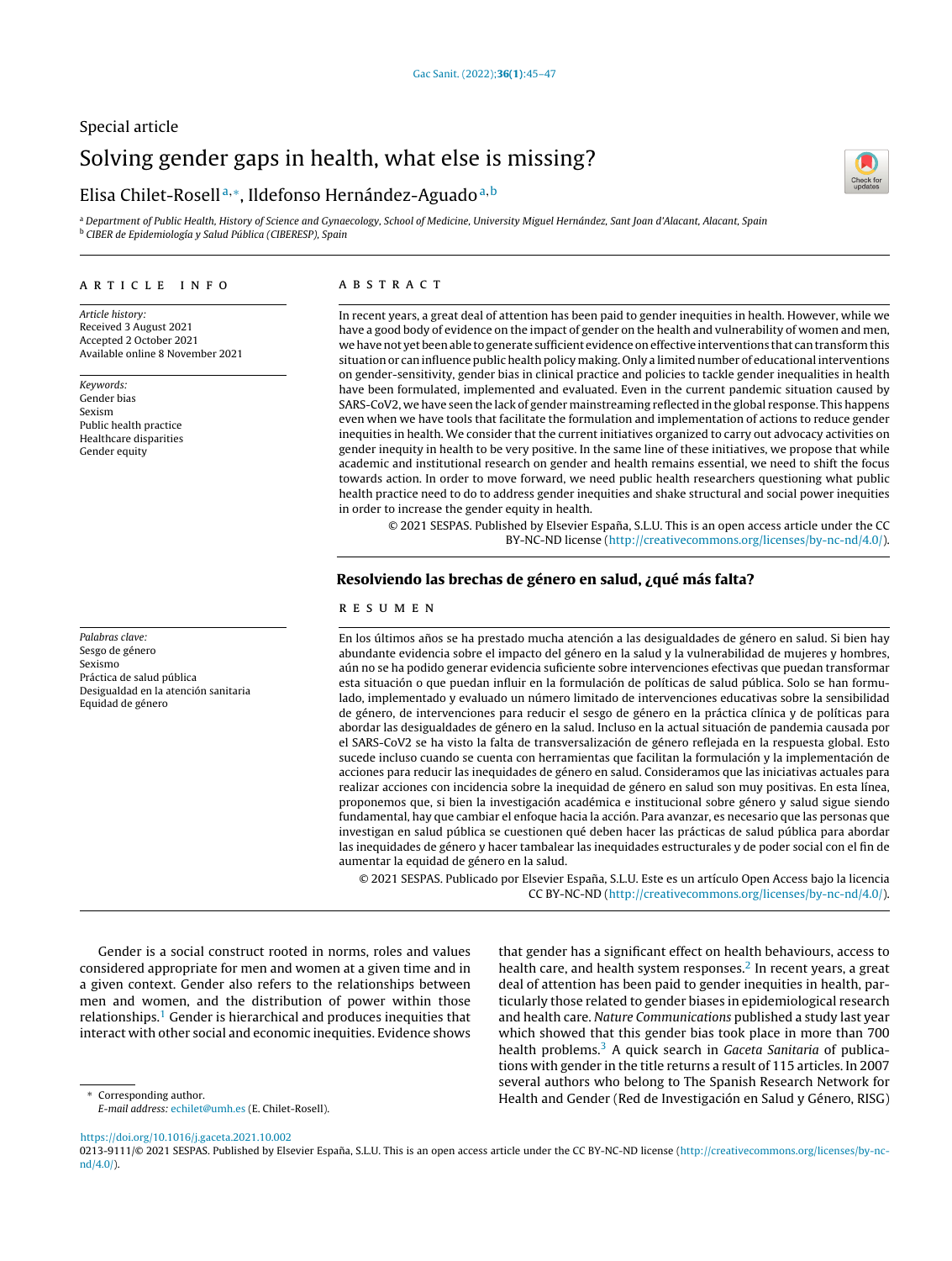acknowledged the importance of adopting a gender approach when planning and assessing policies, programmes and health services. At that time, the authors stated that the development of research on gender and health which allowed evidence-based action was scarce.<sup>[4](#page-2-0)</sup>

In the same year, the Final Report of the Women and Gender Equity Knowledge Network by the World Health Organization's Commission on Social Determinants of Health was published. In this report, it was recognized that gender inequality damages the physical and mental health of girls and women across the globe, as well as that of boys and men. In addition, it was stated that acting to improve gender equity in health is one of the most direct ways to reduce health inequities, and even approaches were proposed to achieve this.<sup>[5](#page-2-0)</sup> However, while we have a good body of evidence on the impact of gender relations on the health and vulnerability of girls and women, we have not yet been able to generate sufficient evidence on effective interventions that can transform this situation. Moreover, we have made even less progress developing researchbased ideas about gender and health to effectively influence public health policy making.

Health services should be provided with both quality and equity. The organization and provision of health services can affect accessibility and quality of encounters between patients and health professionals. However, a critical review of the evidence reveals the gap between "intention and practice" in the process of gender mainstreaming within the health sector. Healthcare providers play a key role in the move towards gender oriented clinical interventions in the healthcare system. $6$  Their attitudes towards sex and gender can shape their behaviours and may bias the care they provide. Nonetheless, only a limited number of educational interventions on gender-sensitivity have been implemented and evaluated.<sup>[7](#page-2-0)</sup> In addition, thirteen years after Yentl Syndrome was first defined, few studies have described and evaluated interven-tions aimed at tackling gender bias in clinical practice.<sup>[8](#page-2-0)</sup> In the same line, after the Beijing Declaration and Platform for Action's demand for greater attention to the social determinants of health —including gender and multisector programming— and more recently, the 2030 Agenda for Sustainable Development, few policies have been formulated, implemented, or evaluated to tackle gender inequities in health.<sup>[9](#page-2-0)</sup>

In the last year we have seen the lack of gender mainstreaming reflected in the response to the pandemic caused by SARS-CoV-2, despite the demands and work carried out by initiatives such as Global 50/50 or Lancet Gender and COVID-19 Working Group, among others. Governments worldwide responded to the pandemic with lockdowns and mobility restrictions adding the socioeconomic crisis to the health crisis, and with very differ-ent impact in men and women.<sup>[10](#page-2-0)</sup> Women are the majority in the professions that have been at the forefront of the COVID-19 pandemic. Moreover, evidence indicates that women have lost their jobs more frequently than men in numerous countries, $<sup>11</sup>$  $<sup>11</sup>$  $<sup>11</sup>$  and</sup> greater increase in care work.<sup>[12](#page-2-0)</sup> Previous experiences, such as those related to the epidemiological outbreaks caused by the Ebola and Zika viruses, led to the coining of the term the "tyranny of the urgent" to refer to the prioritization, in global emergency situations, of biomedical (and gender blind) responses, together with the neglect of structural inequities, such as gender inequities. $11$ This tyranny of the urgent exists also in the current pandemic situation.<sup>[11](#page-2-0)</sup>

Marcos-Marcos et al.<sup>[13](#page-2-0)</sup> published an essay focused on the health and wellbeing of men and boys and equity versus gender equality, highlighting that the privileged social and political position of men often results in under-use of health services and higher risk-taking behaviours than women (e.g., smoking, unhealthier diet, higher alcohol and drugs abuse and higher rates of injuries and interpersonal violence). This issue is gaining interest in the study of gender inequities and there are already some initiatives to improve men's health and gender equality.

Although the overall picture is of slow and unequal progress and the number of studies showing significant improvements seems modest, studies included in different reviews reported progress<sup>[7–9,13](#page-2-0)</sup>. It is worth noting that the actions regarding gender bias in healthcare, gender-sensitivity educational interventions, and health and non-health policies aimed at the reduction of gender inequities in health, were successful. In health science education, some progress is being made —e.g., Sex and Gender Health Education Summit since 2015 have helped advance this gender agenda in health sciences<sup>[14](#page-2-0)</sup> — and also in research  $-e.g.,$  the Gendered Innovations project is showing the potential for sex and gender analysis to foster scientific discovery, improve experimental efficiency and enable social equality.<sup>[15](#page-2-0)</sup> That is to say, some practical tools that facilitate the formulation and implementation of actions to reduce gender inequities in health are available. Along with the reported experiences, there are publications that make evidence-based recommendations or analyse facilitators and barriers which serve as a guide for the design and implementation of new actions, programs and policies aimed at reducing gender inequities.<sup>[6,9](#page-2-0)</sup> In addition, different groups have been organized to work towards the reduction of gender inequities. Initiatives at the global level are conducting advocacy activities which could shape a new feminist public health agenda advocating the reduction of health inequities through the promotion of action. Among them, we highlight Global Health 50/50, which "works to advance action and accountability for gender equality in global health"; the Lancet Commission on Gender and Global Health that resulted from a "collective and strategic understanding ofthe need tomobilise individuals and institutions to redress imbalances in the gender–health relationship, producing a politically informed, globally relevant, and intersectional feminist strategy for structural change in global health"; the International Gender and COVID-19 Working Group whose objective is "to better understand and address the gendered effects of COVID-19 and government responses"; and the Gender and COVID-19 collaborative research agenda setting which aims "to support policy and programming-relevant research and accountability and identify a shared and prioritized research agenda and framework for evidence informed action to address gender and intersectionality in the global health and intersectoral COVID-19 response".

This general picture suggests that academic and institutional research on gender and health remains essential, but that we need to shift the focus towards action and delve into the Beijing Platform for Action. More than 30 years ago, the Beijing Platform prioritised gender mainstreaming (strategy for making women's as well as men's concerns and experiences an integral dimension of the design, implementation, monitoring and evaluation of policies and programmes in all political, economic and societal spheres). Policy makers and practitioners should debate whether this has succeeded or failed. Scientific literature suggests that the large body of evidence generated over the last decades regarding the influence of sex and gender on health and disease is underutilised in the design, implementation and evaluation of policies. On the basis of the numerous reports and scientific publications, discussions, reflections and recommendations pointing to gender inequities in health, we must design, implement and evaluate interventions, programs and policies which address gender health inequities. When doing this, we must consider that these inequities especially affect women worldwide, but also men. A key step towards effective policy-making lies in the design of tools that are easily applicable when considering the diverse decisions that affect gender equity. An example of this is to provide ready-to-use protocols to facilitate the incorporation of gender differences into clinical preventive, diagnostic and therapeutic decisions by a gender aware